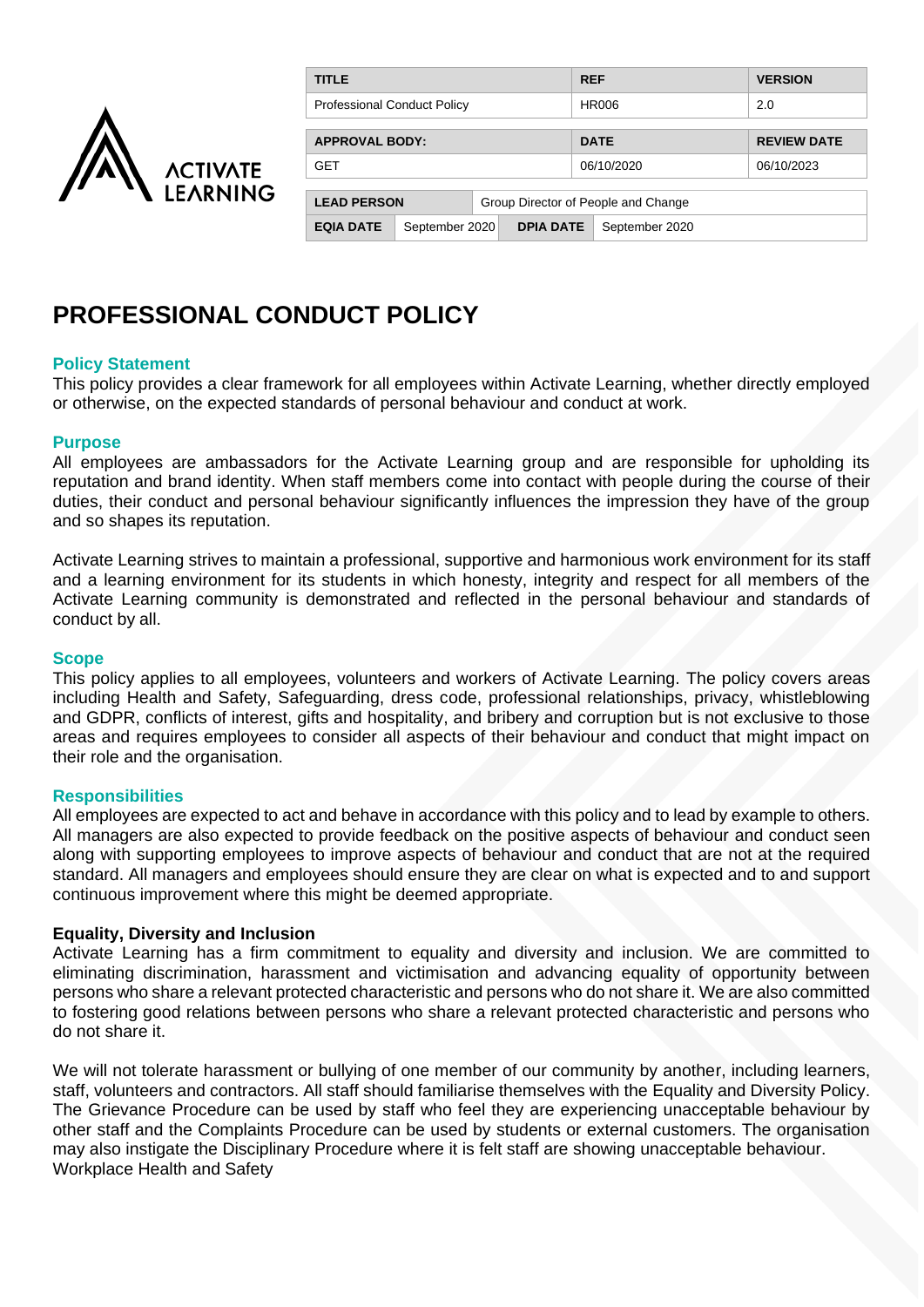You are required to read and familiarise yourself with the Health, Safety and Wellbeing Policy and all risk assessments, safe systems of work and required protective equipment for the area / role in which you work. These can be found on SharePoint.

You should also ensure that you whilst in the workplace that you ensure the safety of yourself and others, and do not participate in any activity that would put yourself or others at risk. For example misuse of drugs and alcohol and should read the Misuse of Drugs and Alcohol Procedure.

## **Safeguarding and Criminal Convictions**

Activate Learning takes its safeguarding responsibilities very seriously. Safeguarding is the responsibility of all members of our community and you should take time to read our Safeguarding Policy. Where any employee gains a criminal conviction during their employment they should ensure they inform their line manager. Should this conviction impede on an employees' ability to undertake their role then further action may need to be considered.

## **Privacy and Data Protection**

Activate Learning has detailed privacy policies related to the collection, storage, use, transmission and retention of individuals' personal data. All employees are required familiarise themselves with these policies, attend training events related to privacy and data protection, always act in accordance with the provisions of our policies and report any breach of privacy immediately.

## **Confidentiality, Copyright, Inventions and Patents**

Your contract of employment details your responsibilities in respect of these areas. Please ensure you fully understand your responsibilities and comply with them.

## **Conflicts of Interest**

You must not put yourself in a position, either inside or outside work, where your personal interests conflict or may be perceived to conflict with Activate Learning's business interests. For example doing anything that might mean you stop being independent or objective, or that could lead to our students, customers, suppliers or fellow colleagues losing confidence in our integrity.

If you are involved in any activity or relationship, including personal relationships that could lead to a conflict of interest, you must inform your manager and the Governance Office to ensure that the interest is entered on the Register of Interests.

Conflicts of interest relating to the proceedings of the Corporation will be managed under the Conflicts of Interest procedure, and any staff attending a meeting of the Corporation or any of its committees should familiarise themselves with the contents of that policy in advance of the meeting.

### **Gifts, Hospitality, Anti-Corruption and Bribery**

Activate Learning promotes the highest professional standards and expects all members of the Activate Learning community to act in the same manner. Always be professional, honest and fair with customers, students, suppliers and other colleagues.

Employees should read Activate Learning's Gifts and Hospitality Procedure as well as the Anti-Corruption and Bribery Procedure.

# **Abuses of Email/ Internet and Social Medial Usage**

You are required to read and adhere to the IT Services Acceptable Use Policy. This policy outlines your responsibilities when using any of Activate Learning's IT equipment or networks, whether you are onsite or using equipment or accessing networks from outside. Whilst we encourage the use of technology to improve our business and administrative systems and to aid communications, unauthorised and/or inappropriate use of Activate Learning's email and intranet system or inappropriate postings on social media networks during the course of employment may lead to disciplinary action.

Finally you must not use Activate Learning's equipment or network to view, transmit, store or display offensive, indecent or obscene material. Any such action will be treated as an act of gross misconduct.

Behaviour outside of the workplace which brings the organisation into disrepute or which calls into question the individual's suitability to work with children or vulnerable adults will be considered as a disciplinary matter. This includes an individual's use of social media. You should not issue your personal details to students such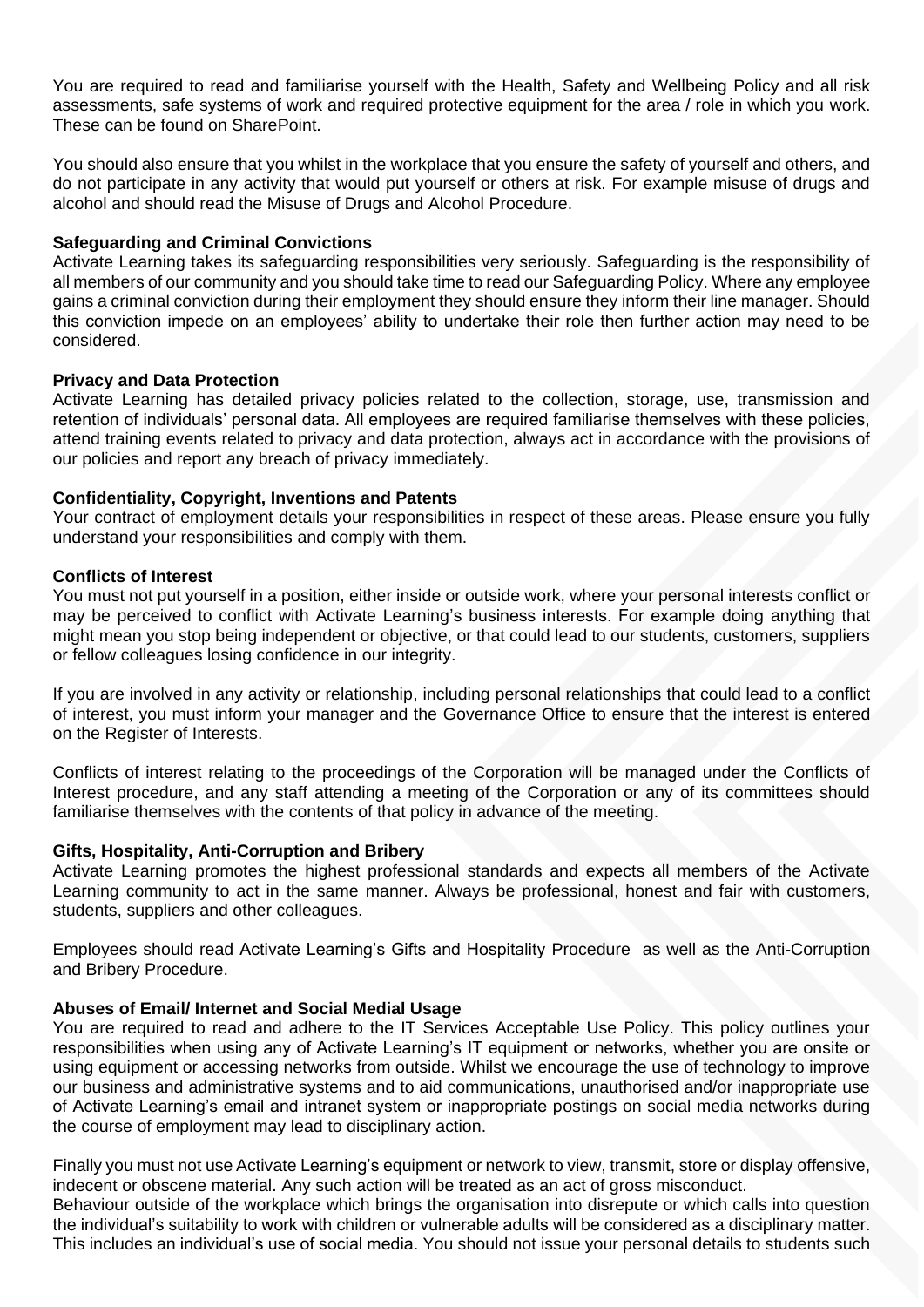as home or mobile phone number and personal email addresses, or allow acceptance onto student's personal networking sites.

### **Dress and Appearance**

Activate Learning expects all employees to present a professional image at all times. This can be affected by a number of factors, including standards of dress and personal appearance. Being well presented is part of being professional, inappropriate dress or an unkempt appearance gives an impression of inefficiency, can cause offence and may be interpreted as disrespectful by members of the public, visitors and students.

Our dress code means that men and women do not necessarily have to wear formal business wear and in some of the more 'practical' areas of the business more appropriate dress for the area is perfectly acceptable. However, whilst this code acknowledges that some staff may prefer to dress less formally they are reminded that as representatives of an educational service they need to present a smart image at all times. Whilst many items of 'fashion' clothing may be perfectly acceptable in a social or informal setting, they are not considered to promote a professional image or to be appropriate for a place of business. Similarly, body piercings and body art are forms of self-expression and matters of personal choice. In the professional work environment excessive facial or other visible piercings are not acceptable; body art, tattoos, etc. should be kept covered particularly where this contains statements or depicts images likely to cause offence.

All employees, contractors and visitors are required to wear and display their lanyard during working hours. If work or corporate clothing or uniform is provided, e.g. overalls or branded clothing, this must be worn as confirmed by the line manager. Failure to wear uniform, other provided clothing or to comply with the dress code requirements may result in disciplinary action.

Activate Learning values and welcomes diversity in its workforce and will take account of ethnic and religious dress requirements with sensitivity by ensuring that employees are free to observe them where this does not compromise health and safety or security requirements.

# **Professional Boundaries and Accountability**

Governors, parents and other stakeholders have legitimate expectations about the nature of staff professional involvement in the lives of students. When individuals accept a role that involves working with young people, students and vulnerable adults, they need to understand and acknowledge the responsibilities and trust inherent in that role.

For this reason Activate Learning employees should not establish or seek to establish social contact with students for the purpose of securing a friendship or to pursue or strengthen a relationship. Even if a young person seeks to establish social contact, or if this occurs coincidentally, you should exercise your professional judgement in making a response and be aware that such social contact could be misconstrued.

All employees must be aware and recognise the importance of maintaining appropriate professional boundaries when dealing with students and always act, and be seen to act, in the student's best interests and ensure that your actions would not lead any reasonable person to question your motivation and intentions. Speaking Up

Activate Learning promotes a culture of high ethical standards and it is responsibility of every member of the Activate Learning community to promote and uphold our code of conduct. If you have real concerns that another employee might be acting fraudulently or dishonestly, tell your manager, an HR team member or a senior manager straight away. Alternatively you can use the Activate Learning Whistleblowing Procedure.

# **References**

- Equality and Diversity Policy
- Grievance Procedure
- Disciplinary Procedure
- Recruitment Policy
- Safeguarding Policy
- Health, Safety and Wellbeing Policy
- Corporate Ethics Policy
- **Gifts and Hospitality Procedure**
- Conflicts of Interest Procedure